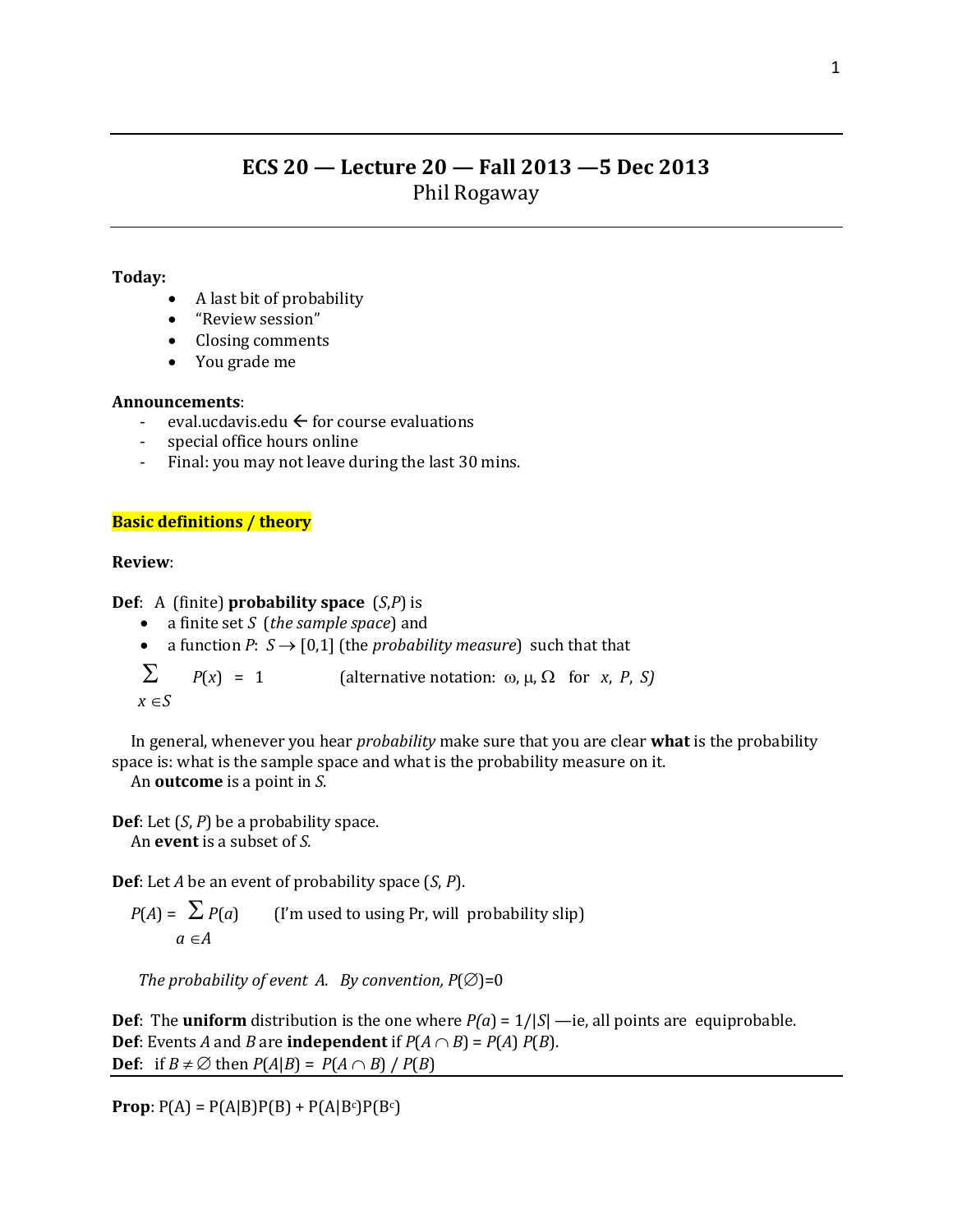**Def**: A **random variable** is a function *X*:  $S \rightarrow \mathbf{R}$  from the sample space to the reals.

**Def**:  $\mathbf{E}[X] = \sum P(s) X(s)$  // expected value of *X* ("average value")  $s \in S$  $-$ Prop:  $E(X+Y) = E(X) + E(Y)$  // expectation is linear.

```
Eg 1: Alice rolls a die. 
What's do you expect the square of her roll to be?
```

```
could be 1 .... could be a 36!
Definition: a RV is a function from X: S \rightarrow \ RDefinition: E[X] = \sum X(s) P(s)s and the state of the state of the state of the state of the state of the state of the state of the state of the state of the state of the state of the state of the state of the state of the state of the state of the stat
So, in this problem, 
     E[X] = 1(1/6) + 2^2(1/6) + 3^2(1/6) + ... + 6^2(1/6)= 1/6(1+4+9+15+25+36)= 91/6 \approx 15.2
Exercise: Repeat, supposing she rolls a *pair* of dice:
```
#### **Eg 2: Subway**

When Pablo, a CS grad student at MIT, leaves his office late at night, he wanders to the subway and takes the first train North or South:



There are trains every 10 mins, both N and S. Yet during the last 31 days, Pablo only has gone home only 3 times, and this seems to be about typical, in his experience. Explain what is going on and compute Pablo's average wait time for a train? Assume trains arrive at the station on 1-minute intervals.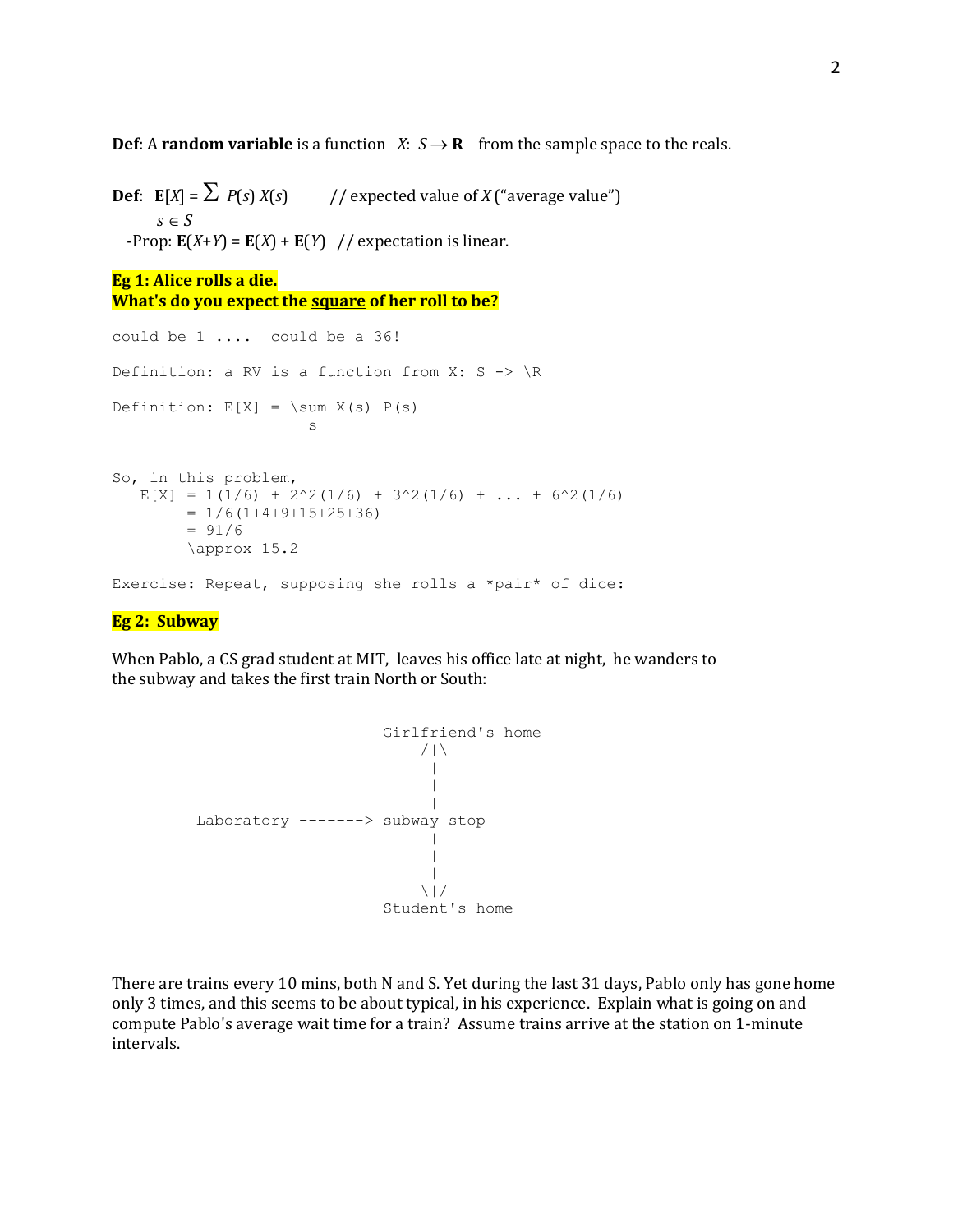# **Example**:

| Northbound Southbound                                                                |       |  |       |  |  |
|--------------------------------------------------------------------------------------|-------|--|-------|--|--|
| 11:01                                                                                | 11:00 |  | 1 min |  |  |
| 11:11                                                                                | 11:10 |  | 9 min |  |  |
|                                                                                      |       |  | 1 min |  |  |
|                                                                                      |       |  | 9 min |  |  |
| 11:21                                                                                | 11:20 |  |       |  |  |
| Let $X = Wait$ time                                                                  |       |  |       |  |  |
| $(1/10)$ $(0.5 min)$ + $(9/10)$ $(4.5 mins)$<br>$= 0.05 + 4.05$ mins<br>$= 4.1$ mins |       |  |       |  |  |

How should the trains be staggered to minimize Pablo's wait time?

 11:00 11:05 11:10 11:05 11:20

Average wait time will be 2.5 mins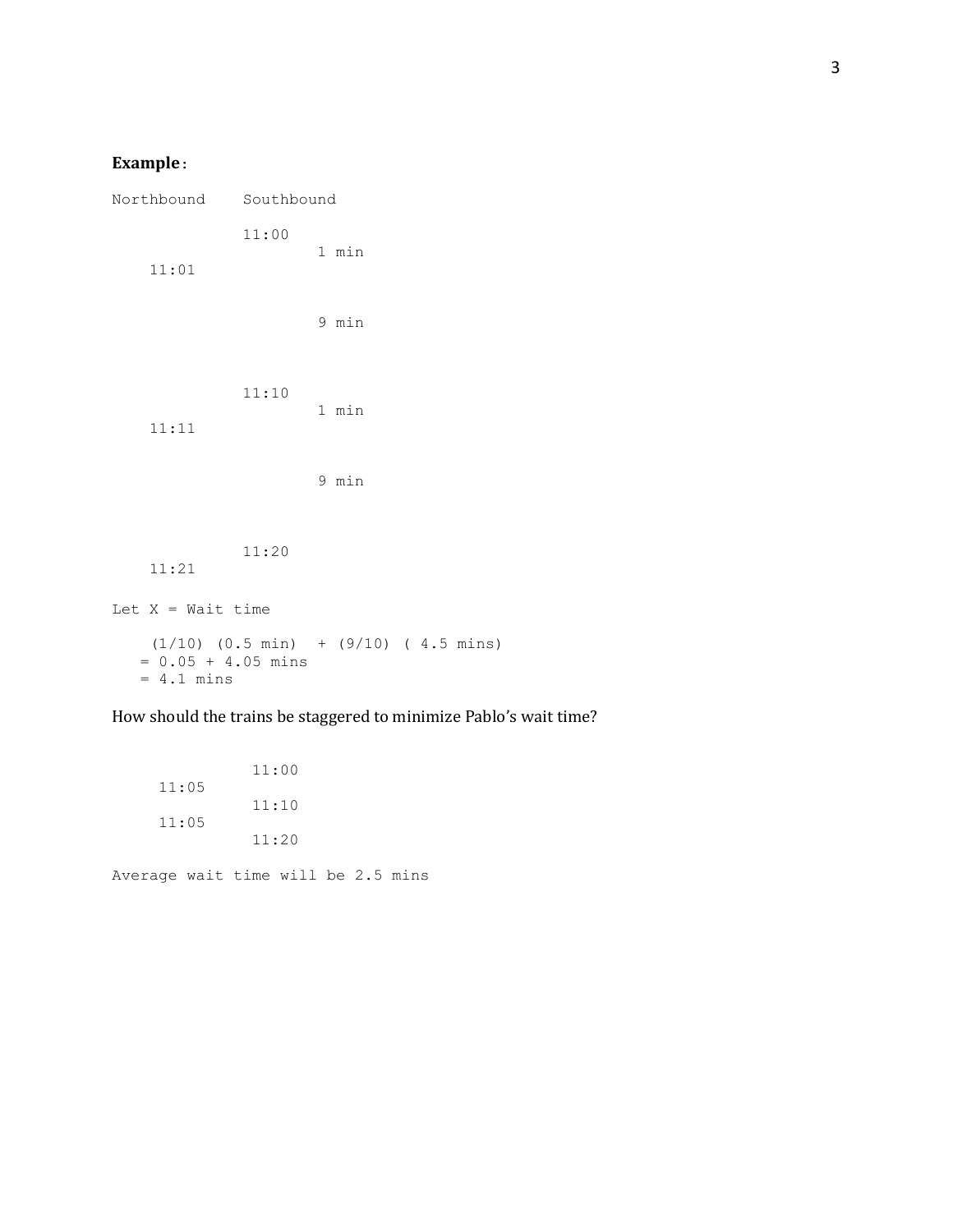



| --------<br>________ | _______<br>________  | -------<br>________ |  |  |
|----------------------|----------------------|---------------------|--|--|
|                      |                      | <b>College</b>      |  |  |
| bad                  | l bad                | $ $ good $ $        |  |  |
|                      | $\mathbf{L}$         | $\mathbf{I}$        |  |  |
| --------<br>________ | --------<br>________ | _______<br>________ |  |  |
|                      |                      |                     |  |  |

A good prize is hidden behind a random curtain/door (junk, "zonk", behind the other two). You choose an arbitrary door. The host opens one of the unselected doors that does NOT contain the good prize. Should you switch to the other door?

 loc of good prize which door to open if host must choose  $S = \{1, 2, 3\}$   $\times$   $\{0, 1\}$  not relevant WIN = get good prize Strategy STICK: choose door 1 and stick with it: P (WIN)=1/3 Strategy SWITCH: choose door 1 and then switch (always) when offered a chance.  $(1,0)$   $(2,0)$   $(3,0)$  Second bit doesn't matter. Lose Win Win  $(1,1)$   $(2,1)$   $(3,1)$ Lose Win Win  $P(Win) = 4/6 = 2/3$ Or: P(Win) = P(Win | initialCorrect) Pr(initialCorrect) + P(Win | initialIncorrect) Pr(initialIncorrect)  $= 0 + 1 (2/3) = 2/3$ Or just choose door 1 lose win win

**Eg 4: Smaller / Bigger game**